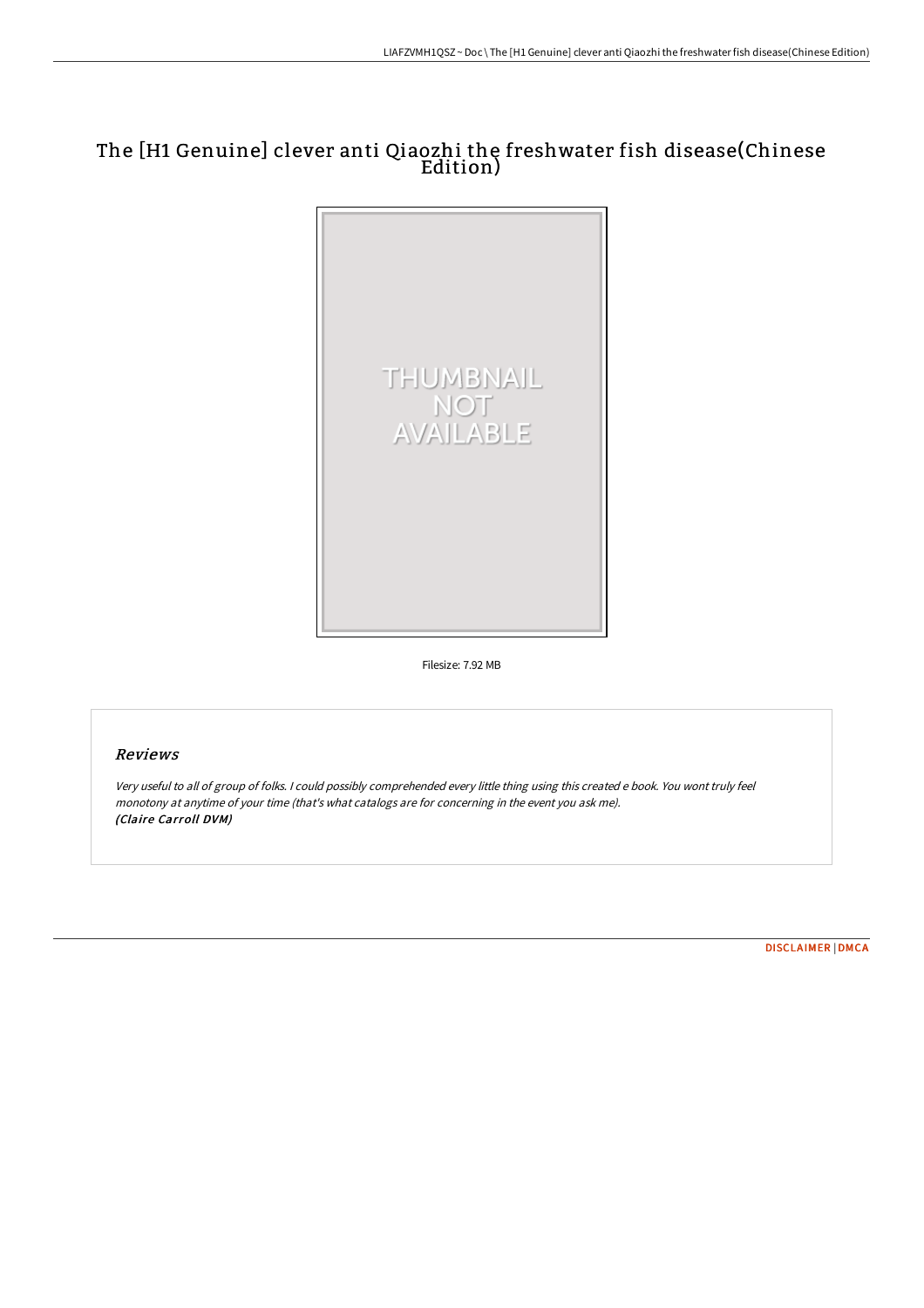### THE [H1 GENUINE] CLEVER ANTI QIAOZHI THE FRESHWATER FISH DISEASE(CHINESE EDITION)



paperback. Book Condition: New. Ship out in 2 business day, And Fast shipping, Free Tracking number will be provided after the shipment.Pub Date :2004-08-01 Pages: 2004 Publisher: China Agriculture Press title: clever anti Qiaozhi freshwater fish disease original price: \$ 3: Chen Changfu compiled Press: China Agriculture Press Publication Date: 2004 - 8-1ISBN: 9787109094031 Words: Page 2004 -01-01 Edition: Binding: Folio: Product ID: Garden Wing: 430.502 China Agriculture Press Editor's Choice No executive summary clever anti Qiaozhi the freshwater fish disease The content on the basis of the introduced fish disease diagnosis and inspection methods. prevention medication knowledge. but also for the viruses. bacteria. protozoa cause all kinds of fish diseases. Directory publishing instructions. inspection and diagnosis method of fish disease diagnosis and inspection methods fish disease diagnosis is based on (a) (b) of fish diseases. fish disease prevention medication knowledge (a) The prevention and control of fish diseases commonly used drugs (2) administration smallpox disease methods and application techniques. farmed fish disease caused by a virus (a) grass carp hemorrhage (b) (c) of wild eel swim mouth disease (four) eel hemorrhagic disease (5) infectious pancreatic necrosis disease (six) infectious hematopoietic necrosis disease (seven) mandarinfish outbreaks of sexually transmitted diseases (STDs) farmed fish diseases caused by bacteria (a) red skin disease (b) Print disease (c) (d) fiber skin ulcer disease tail rot. millet bacterial skin fester disease (e) carp Baiyun Disease (f) Furunculosis (vii) the vertical scale disease (viii) (ix) of bacterial gill disease (X) bacterial enteritis (k) bacterial defeat leukemia (12th) Xenocypris intestinal septicemia (m) the eel rotating disease (xiv) of eel red fin disease (15) eel red spot disease (xvi) tilapia bacteria disease by fungi and farmed fish diseases caused by the algae 6. farmed fish diseases caused by protozoa seven farmed fish diseases caused by worms eight....

⊕ Read The [H1 Genuine] clever anti Qiaozhi the freshwater fish [disease\(Chinese](http://digilib.live/the-h1-genuine-clever-anti-qiaozhi-the-freshwate.html) Edition) Online  $\begin{array}{c} \square \end{array}$ Download PDF The [H1 Genuine] clever anti Qiaozhi the freshwater fish [disease\(Chinese](http://digilib.live/the-h1-genuine-clever-anti-qiaozhi-the-freshwate.html) Edition)